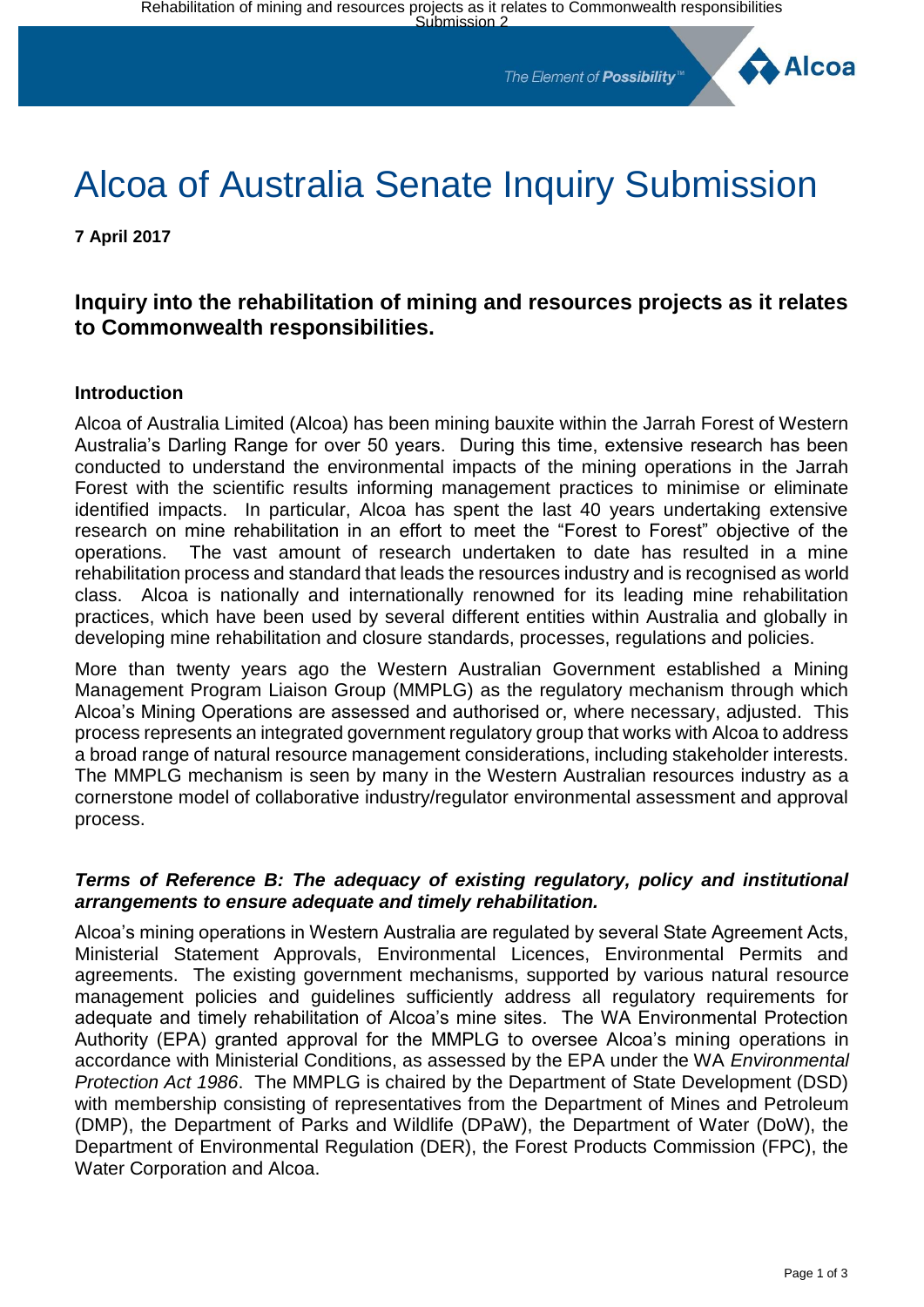The Element of **Possibility**<sup>™</sup>



The MMPLG process ensures that all regulatory agencies with a vested interest in Alcoa's Mining operations have a seat at the table to enable an inclusive assessment process resulting in an approval that has been granted on a whole-of-government basis. The MMPLG mining approval process includes annual updates on community priority issues including any complaints or concerns, as well as a progressive update on annual clearing and rehabilitation rates. A site visit is also part of the process whereby the MMPLG members can physically assess the rehabilitation and any areas of the mining operations of interest to them and their respective agencies.

Through the MMPLG process, and as a condition of The Minister for the Environment's approval (Ministerial Statement 728), a Completion Criteria document has been developed and agreed by all parties. The Completion Criteria document specifies the rehabilitation prescription and standards expected to be achieved by Alcoa in undertaking its mine site rehabilitation. This document is reviewed every 5 years, including a public consultation component. Once finalised, the Completion Criteria are made publically available and become the standard by which Alcoa's rehabilitation is assessed.

Through the MMPLG and Completion Criteria processes that regulate Alcoa's Mining operations, the rehabilitation standard is clear, publically available and constantly improving to ensure best practice is implemented, whilst the rehabilitation liabilities (open area) are assessed by the MMPLG annually to ensure potential State liability is continuously monitored and deemed acceptable.

### *Terms of Reference D: The effectiveness of current Australian rehabilitation practices in safeguarding human health and repairing and avoiding environmental damage.*

Alcoa has been researching the mechanisms of mine rehabilitation within the northern Jarrah Forest of Western Australia for over 40 years. This extensive body of knowledge has continued to influence the mining rehabilitation process to better reflect an ecosystem as close to the prevailing Jarrah Forest as possible. With the introduction of the Completion Criteria document in the early 1990's, the rehabilitation standards are clearly defined and enable regulators to assess the effectiveness of Alcoa's specific standards in relation to safeguarding human health and avoiding environmental damage. The 5 yearly reviews, including the period of public comment undertaken on the Completion Criteria document, ensures that contemporary practices and stakeholder requirements are incorporated into this continuously improving rehabilitation standard. The outcomes of research undertaken between Completion Criteria reviews is also incorporated into the revision of the rehabilitation standards to ensure current best practices are implemented into the requirements.

In accordance with the principles of best practice, Alcoa was the first mining company in the world to achieve 100% species botanical richness in its rehabilitated mine areas. Species richness is a measure of the botanical species similarity within rehabilitated areas compared to that found in the natural adjacent Jarrah Forest ecosystem, illustrating the effective achievement of Alcoa's "Forest to Forest" rehabilitation objective. The internal target of 100% species richness for mining rehabilitation remains one of Alcoa's important environmental objectives, with continual research assisting rehabilitation processes in efficiently and effectively meeting this goal.

Other Completion Criteria include standards to ensure ongoing timber production, fauna habitat protection and reinstatement, water quality protection, safe forest management access and controlled burning requirements to name a few. With several government agencies having a vested interest within Alcoa's Mining operations, the Completion Criteria were developed to include all stakeholder post-mining rehabilitation requirements.